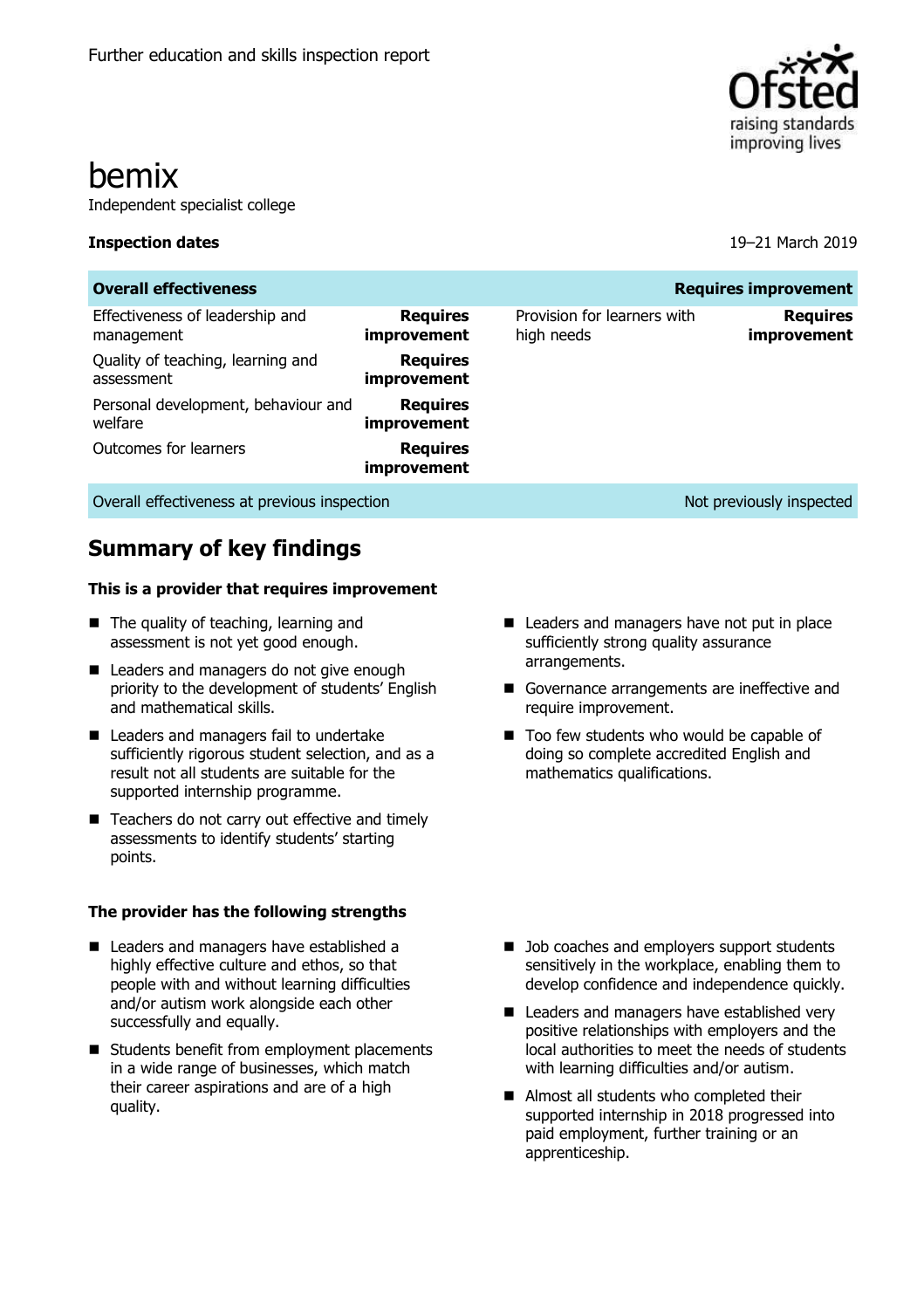

## **Full report**

#### **Information about the provider**

- The Skillnet Group began operating in 2001 and became bemix in June 2018. It is an independent specialist college. Based in Kent, bemix runs projects which support people with learning difficulties and/or autism to learn skills, gain qualifications and become more confident and independent. It works with employers, businesses and services in the local area. It provides supported employment opportunities to students aged 16 to 24 who have education, health and care (EHC) plans and who reside in Swale or Medway.
- In 2016/17, bemix ran a pilot supported internship programme in Swale for another provider, supporting five students. In 2017, it received specialist post-16 status and registered as a Section 41 institution. In 2017/18 it supported 14 students into work through its own directly funded supported internship programme. At the time of inspection, 22 students are on the programme, placed with employers in a wide range of businesses.

### **What does the provider need to do to improve further?**

- Board members and senior leaders should quickly establish governance that will provide strong scrutiny and challenge to senior leaders and managers and effective oversight of the quality of the provision.
- Senior leaders should give higher priority to the provision of English and mathematics They should ensure that all students who are capable of doing so take an accredited English and/or mathematics qualification at a level suitable to their prior attainment.
- Senior leaders and managers should implement effective pre-enrolment selection of candidates to ensure that they can proceed into their work placement at the earliest opportunity, to benefit from the high-quality employment placements available.
- Senior leaders and managers should develop the skills of teachers so that they can undertake effective initial assessment to determine the starting points of students. Leaders and managers should help teachers to more effectively support their students to make progress from their starting points in English and mathematics.
- Senior leaders should develop effective quality assurance systems to maintain good oversight of the entire programme and enable leaders to put in place interventions and improvements quickly.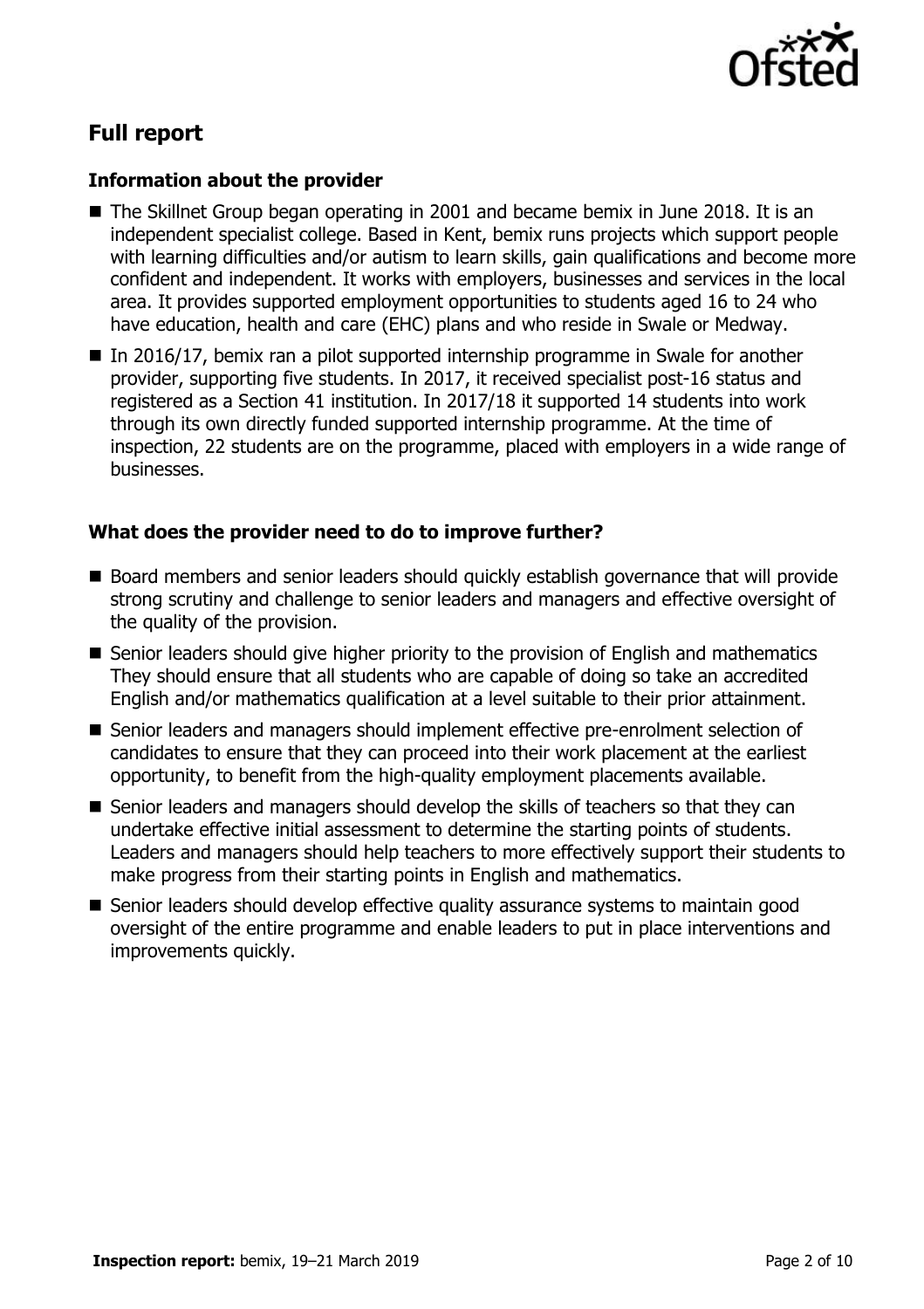

## **Inspection judgements**

#### **Effectiveness of leadership and management Requires improvement**

- Leaders and managers have not implemented sufficiently effective quality assurance processes to monitor and improve the quality of provision. Their oversight of the quality of the programme remains fragmented. They have not improved the quality of all aspects of the programme.
- Leaders and managers have not given enough priority to improving students' English and mathematics skills. They have not put in place sufficiently rigorous quality assurance processes for this provision. When assessing the quality and effectiveness of this provision, they do not consider the starting points of students. Neither do they consider the extent to which students develop new skills and techniques. As a result, too few students develop the English and mathematical skills of which they are capable.
- Leaders and managers have been too slow to secure work placements for around a quarter of the students in the current cohort. These students have taken longer to prepare for their placements than expected. As a result, they are at risk of not completing their work placement hours by their expected finish date. Leaders and managers have accurately identified that the selection process for new students needs to be more rigorous. As a result, they have redesigned the programme for next year.
- Leaders, managers and board members have a clear vision for the provision of supported internships, driven by their own experience and expertise. Through their ethos and their organisational values, they create a culture of tolerance, respect and dignity, in which everyone feels valued. Their ethos supports people with and without learning difficulties and/or autism to work together as equals to plan and make decisions about things that directly affect them. Leaders and managers set high expectations for what students can achieve in the workplace.
- Leaders and managers have established positive partnerships with the local authorities. As a result, they have established an effective and relevant supported internship programme for adults and young people who have EHC plans, and who reside in Medway and Swale, as part of the local offer.
- Leaders and managers have built good relationships with a wide range of local employers and work hard to maintain these. Consequently, students benefit from a range of highquality work placements. Leaders and managers have built a strong relationship with a large retail centre. This allows them to locate one of their centres in the heart of a busy retail development. As a result, they maintain a visible presence in the community. This encourages members of the public and business owners to enquire about, or become involved with, the programme.
- Staff value the effective support they receive to carry out their roles. They benefit from training in a range of approaches relevant to their roles. For example, a third of staff have undertaken a supported employer practitioner qualification. Specialised professional development is also available to staff who require additional training to fulfil a role or support the needs of an individual student. For example, leaders have provided training to job coaches in supporting students who have eating disorders.
- Leaders and managers demonstrate their commitment to, and promotion of, all forms of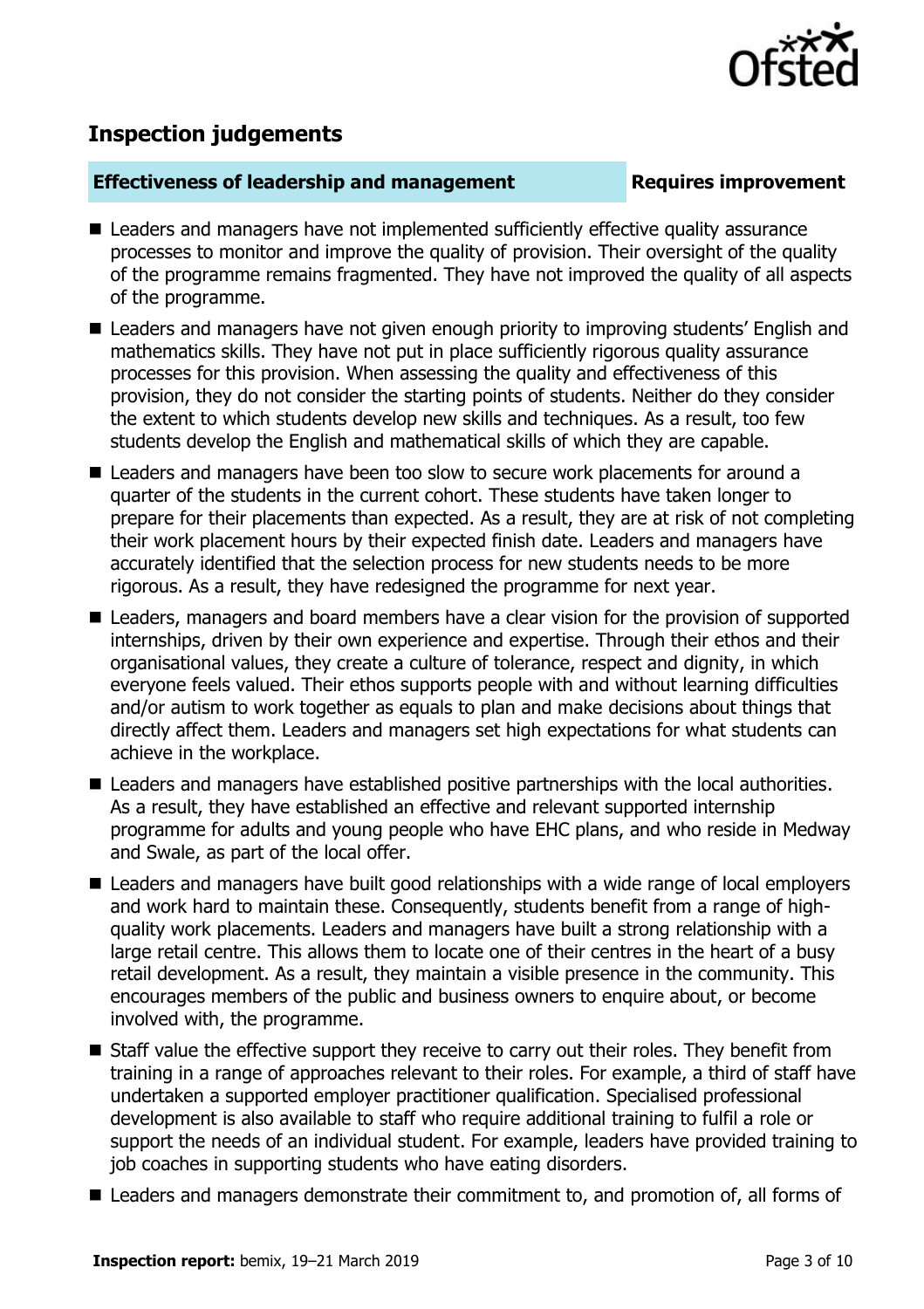

equality through their ethos of co-production and self-advocacy for adults and young people who have autism and learning difficulties. As a result, several staff, including board members, draw on their own personal experience of having a learning difficulty and/or autism. They use this to support students on the programme and to promote positive outcomes.

■ Leaders and managers value the views of staff, students, parents/carers and employers. They carry out a range of activities to seek feedback on the quality of the programme and act upon this to secure improvement. However, the processes they use to monitor the progress they are making towards these improvements lack accuracy and rigour.

### **The governance of the provider**

- Governance arrangements are ineffective. The management committee does not sufficiently oversee the quality of the supported internship programme. There are too few external members on the committee to provide sufficiently rigorous scrutiny and challenge to leaders and managers.
- External members of the management committee are suitably qualified and experienced. They used their expertise effectively to support leaders and managers in the early stages of developing the programme. They correctly recognise that they need to recruit more external members to hold managers to account.

### **Safeguarding**

- $\blacksquare$  The arrangements for safeguarding are effective.
- Students feel safe and know whom to speak to if they are worried about themselves or others. They frequently take part in activities that focus on key safeguarding themes appropriate to their level and ability.
- Leaders and managers have put in place effective safeguarding procedures that clearly identify roles, lines of responsibility and referral routes. All staff understand these procedures. Designated safeguarding leads respond effectively to concerns that staff and students raise. They have well-established and good working relationships with external agencies and refer students to these when appropriate.
- Staff recruitment procedures are effective. All staff receive safeguarding training that is appropriate to their role. The attention paid to health and safety is strong.
- Leaders have implemented the requirements of the 'Prevent' duty, and students demonstrate a good understanding of how to keep themselves safe online. Leaders have embedded British values well into the ethos of the organisation, and students and staff demonstrate and promote them. However, board members are insufficiently aware of their responsibilities under the 'Prevent' duty.

#### **Quality of teaching, learning and assessment Requires improvement**

■ Classroom-based learning activities require improvement. Students spend up to 12 weeks in a job club preparing for their work placement. Although many useful work-related activities are included, students do not benefit from them sufficiently, because teachers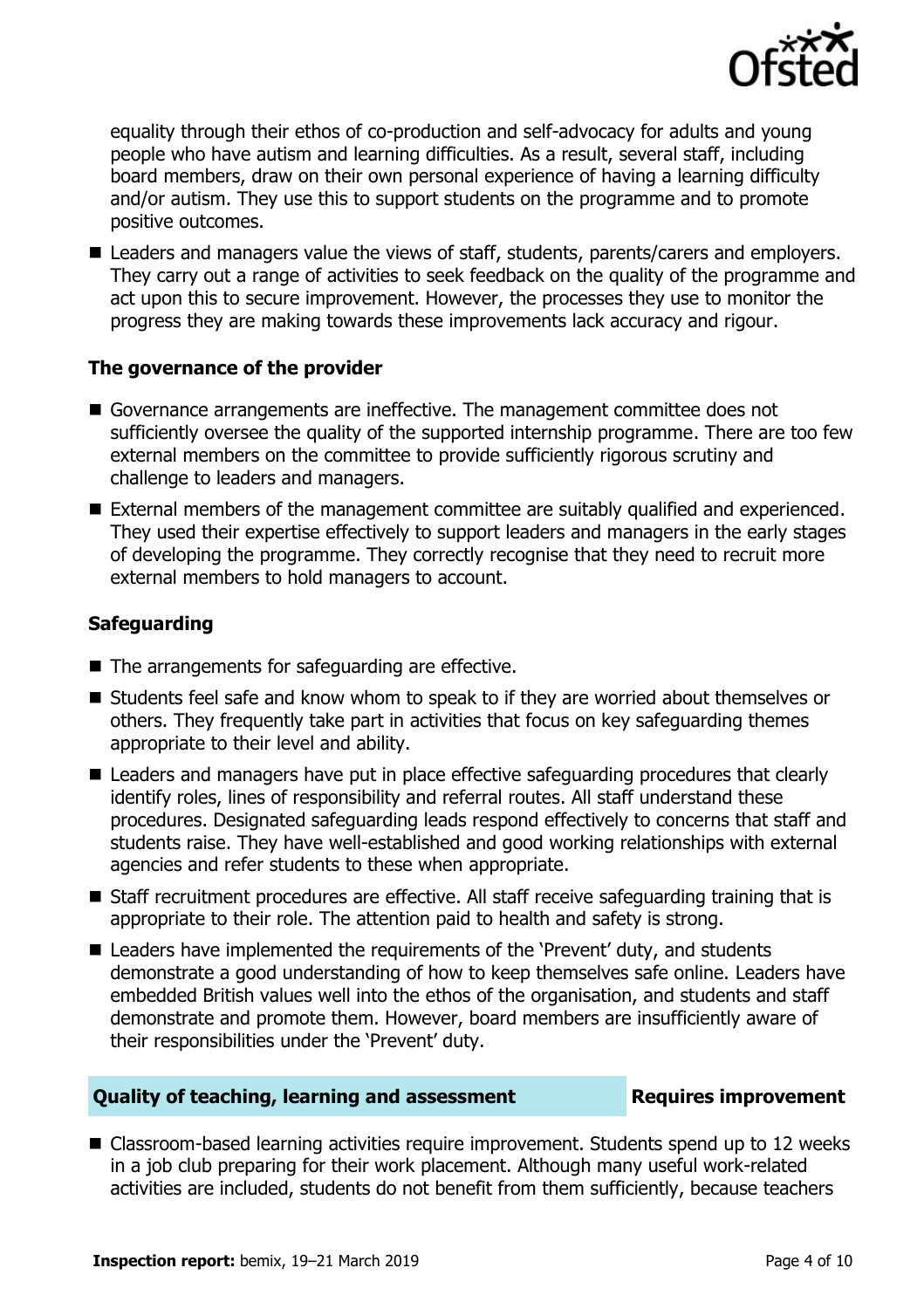

do not link them closely to any specific experiences that students might have in the workplace.

- Teachers do not provide good-quality teaching, learning and assessment in English and mathematics classes. Students do not receive enough tuition in functional skills because the lessons are infrequent. Teachers do not consider the learning needs of all the students in the group. Teachers set tasks that are either too difficult for some students or too easy for others. Consequently, students learn very little.
- Teachers and managers do not assess students' starting points early enough. The types of assessments that staff use to determine students' starting points are not coordinated. Teachers and managers do not use assessment outcomes effectively to monitor students' progress across all aspects of their programmes.
- **bemix staff select work placements very carefully so that they match students' aspirations.** The students who have a work placement receive good preparation for employment.
- Job coaches provide employers with information about the adjustments they need to make for students and specific strategies they can adopt to support them. For example, work placement staff are encouraged to give students very clear instructions, which reduces students' levels of anxiety.
- D Job coaches know the students well and provide sensitive support to enable them to work effectively. They help students to adjust gradually to a working environment and assist them in learning the skills they need to undertake work tasks. Consequently, students become more confident and learn to engage productively in the workplace.
- Students benefit from an inclusive environment in the college and in the workplace. Respect for others is encouraged and bullying is not tolerated. Employers support students well and take a keen interest in their progress.
- D Job coaches monitor students' goals in the workplace very well. They hold monthly reviews with employers, set new goals as appropriate and discuss reducing levels of support as students become more independent.
- $\blacksquare$  bemix staff carry out rigorous health and safety checks and risk assessments in the workplace prior to placements. They spend time preparing employers for the placement and clarifying the job role. They ensure that students participate in an internship in which permanent employment is a possible outcome.

### **Personal development, behaviour and welfare <b>Requires improvement**

- A significant minority of students do not start their employment placement early enough and, as a result, this limits the extent to which they can develop their workplace skills or gain relevant experience.
- Students' rates of attendance are too low on classroom-based provision. This reflects a lack of enthusiasm, expressed by a few students, for this aspect of their programme.
- Students do not have enough opportunity to develop their mathematical and English skills before they start their employment placements. Once they are on placements, teachers in classroom sessions do not adequately identify and meet their specific ongoing individual needs.
- Students in work placements develop appropriate behaviours for the workplace and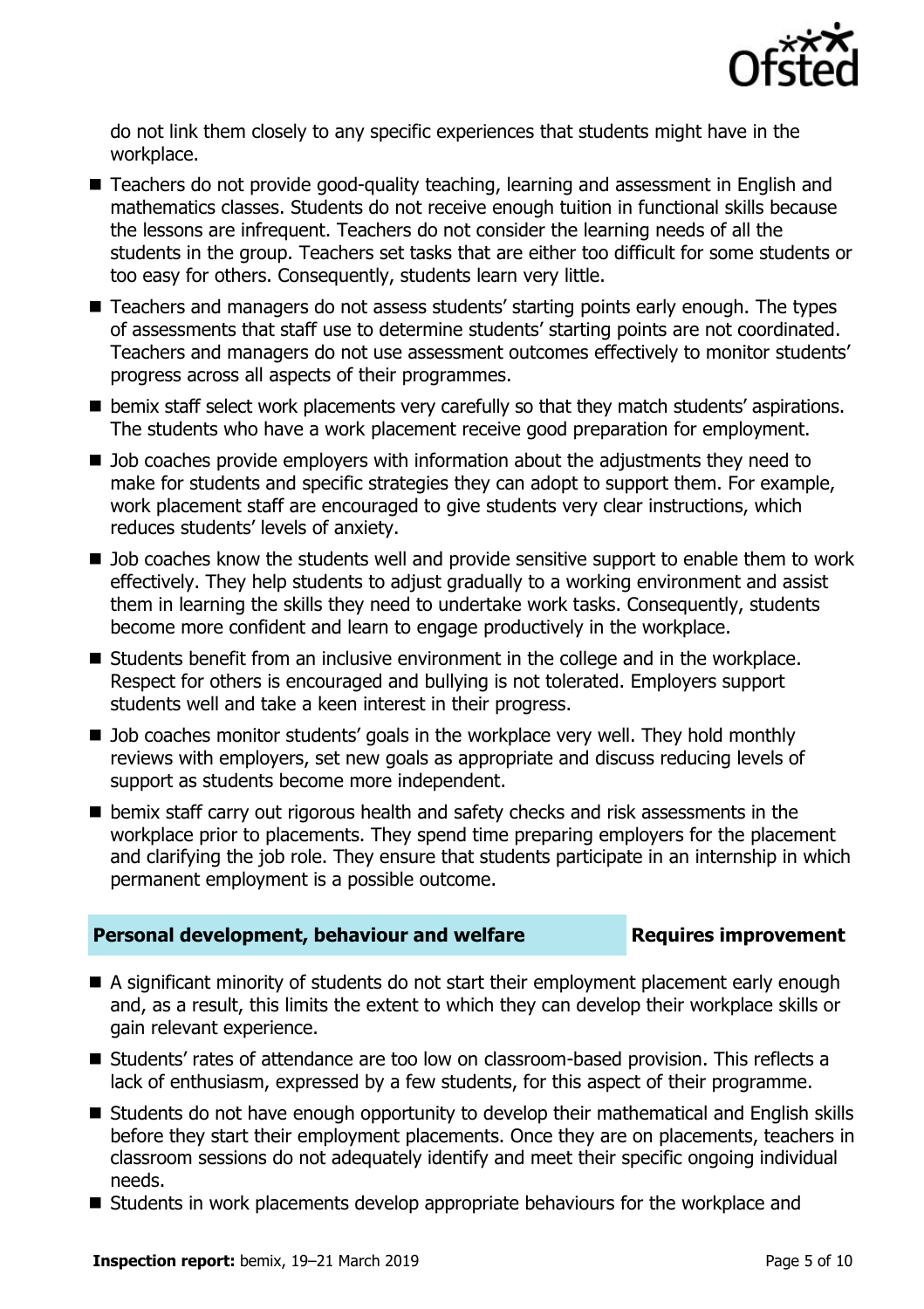

gradually become part of a team. In taught sessions, students respect each other. Staff make sure that students conform to their expectations of conduct, intervening to reinforce these when required. Students enjoy their time with the college and speak positively about the willingness of the staff to support them in work placements and the classroom sessions.

- Students in work placements become more confident as they become familiar with their work setting and the people with whom they work. Within a few weeks, for example, a student working in a shop approached customers to ask if they needed help, and responded appropriately to requests for information from them.
- Students feel safe. They have comprehensive training in all aspects of safeguarding. Those in work placements develop a good understanding of employers' arrangements for health and safety and fire procedures and speak confidently about them. One student, working in a children's day nursery, developed the skills to carry out risk assessments in the garden.
- Students in work placements attend well, and most have full attendance. Often, they arrive early and are ready to work.
- Managers have effective connections with a range of local charities. This allows them to respond positively to any therapeutic needs that students develop, such as counselling.
- Students benefit from enrichment activities and visits involving several external agencies. These activities include the opportunity to participate in a local disability forum organised by the council. This allows students to express their views assertively in a public forum alongside others, to bring about change.
- In classroom sessions, students use notebooks that help them to develop their information and communication technology (ICT) skills. Those with little previous experience become more confident in their use of ICT and know how to keep themselves safe online.
- Students explore career options through the job club and attend careers fairs. The national careers service visits to provide impartial careers advice and guidance. The vast majority of students receive good preparation for their next steps. They are aware of a range of options that they may consider on completion of their internship.

### **Outcomes for learners Requires improvement**

- Students make slow progress in their classroom-based learning.
- Too few students are challenged to complete accredited qualifications in English and mathematics. The proportion of students achieving relevant and meaningful qualifications in English and mathematics is too low.
- The large majority of students who completed their supported internship in 2018 progressed to paid employment, further training or an apprenticeship. The remaining students have progressed into volunteering roles.
- Students complete additional qualifications and certification in areas relevant to their career aims. These include food hygiene certification and the construction skills certification scheme card. As a result, students increase their employability in those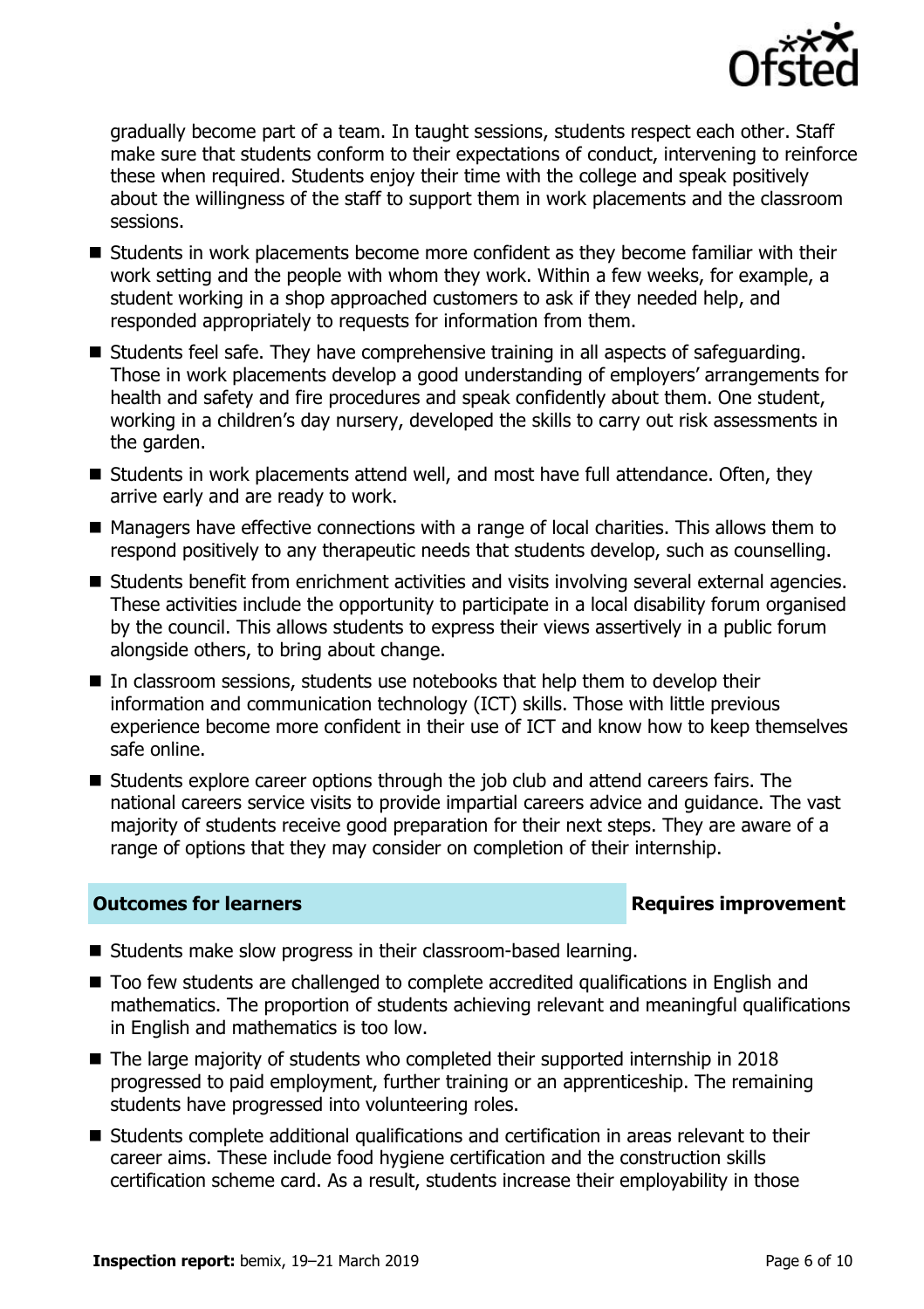

industries.

 Students develop good personal, social and employability skills that enhance their independence. They improve their communication skills and develop their confidence. As a result, the vast majority function effectively in the workplace and take an active part in the local community.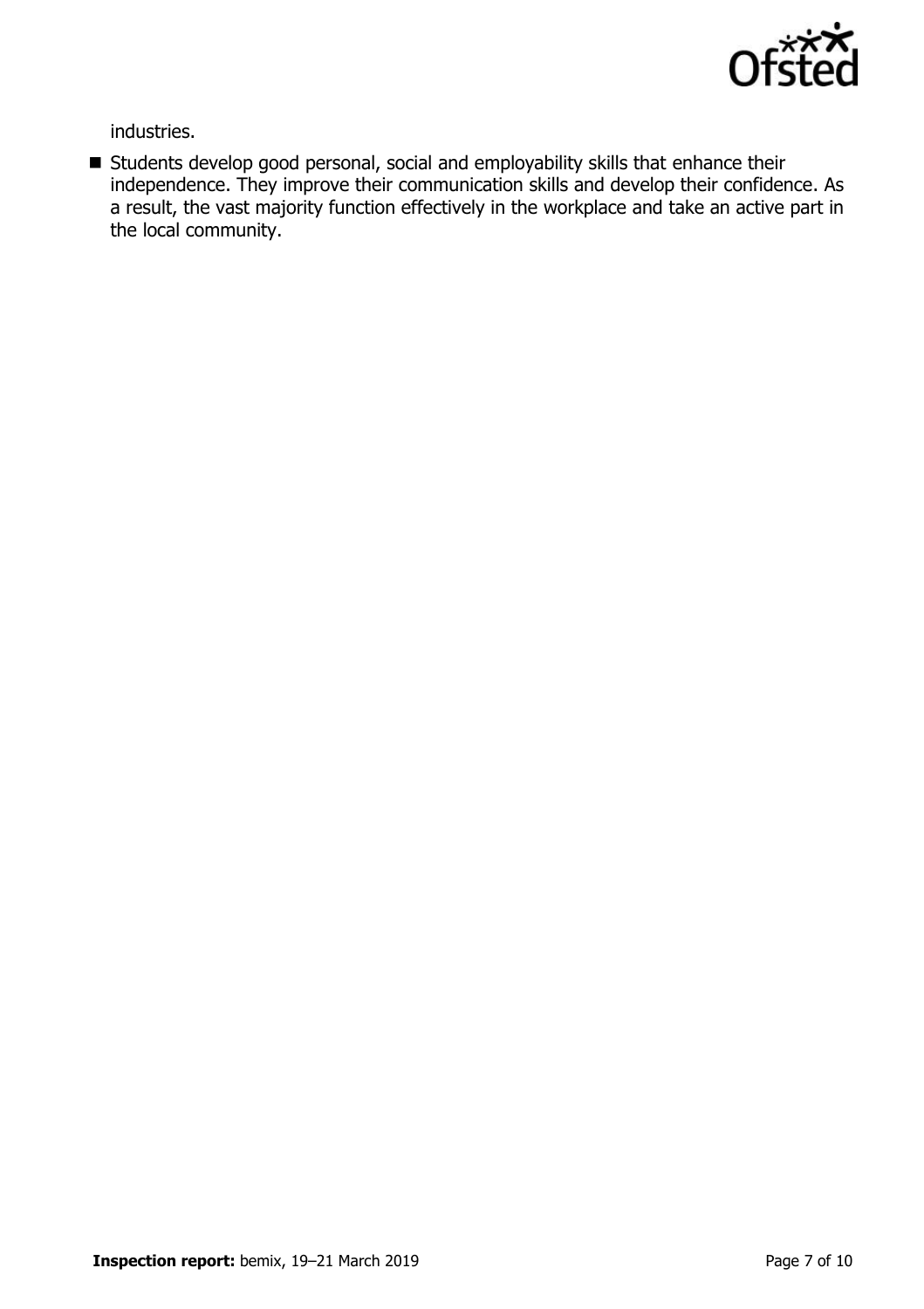

## **Provider details**

| Unique reference number                                                       | 144788                         |
|-------------------------------------------------------------------------------|--------------------------------|
| Type of provider                                                              | Independent specialist college |
| Age range of learners                                                         | $16+$                          |
| Approximate number of all<br>learners over the previous full<br>contract year | 14                             |
| Principal                                                                     | Helena Jennings                |
| Telephone number                                                              | 01227 374285                   |
| Website                                                                       | www.bemix.org                  |

## **Provider information at the time of the inspection**

| Main course or learning<br>programme level                                                      | Level 1<br>or below |       | Level 2   |           | Level 3 |           | Level 4<br>or above |                    |       |
|-------------------------------------------------------------------------------------------------|---------------------|-------|-----------|-----------|---------|-----------|---------------------|--------------------|-------|
| Total number of learners<br>(excluding apprenticeships)                                         | $16 - 18$           | $19+$ | $16 - 18$ | $19+$     |         | $16 - 18$ | $19+$               | $16 - 18$          | $19+$ |
|                                                                                                 | 4                   | 14    |           | 4         |         |           |                     |                    |       |
| Number of apprentices by<br>apprenticeship level and age                                        | Intermediate        |       | Advanced  |           |         |           | Higher              |                    |       |
|                                                                                                 | $16 - 18$           |       | $19+$     | $16 - 18$ |         | $19+$     |                     | $16 - 18$<br>$19+$ |       |
|                                                                                                 |                     |       |           |           |         |           |                     |                    |       |
| Number of traineeships                                                                          | $16 - 19$           |       |           | $19+$     |         |           | <b>Total</b>        |                    |       |
|                                                                                                 |                     |       |           |           |         |           |                     |                    |       |
| Number of learners aged 14 to<br>16                                                             |                     |       |           |           |         |           |                     |                    |       |
| Number of learners for which<br>the provider receives high-<br>needs funding                    | 22                  |       |           |           |         |           |                     |                    |       |
| At the time of inspection, the<br>provider contracts with the<br>following main subcontractors: |                     |       |           |           |         |           |                     |                    |       |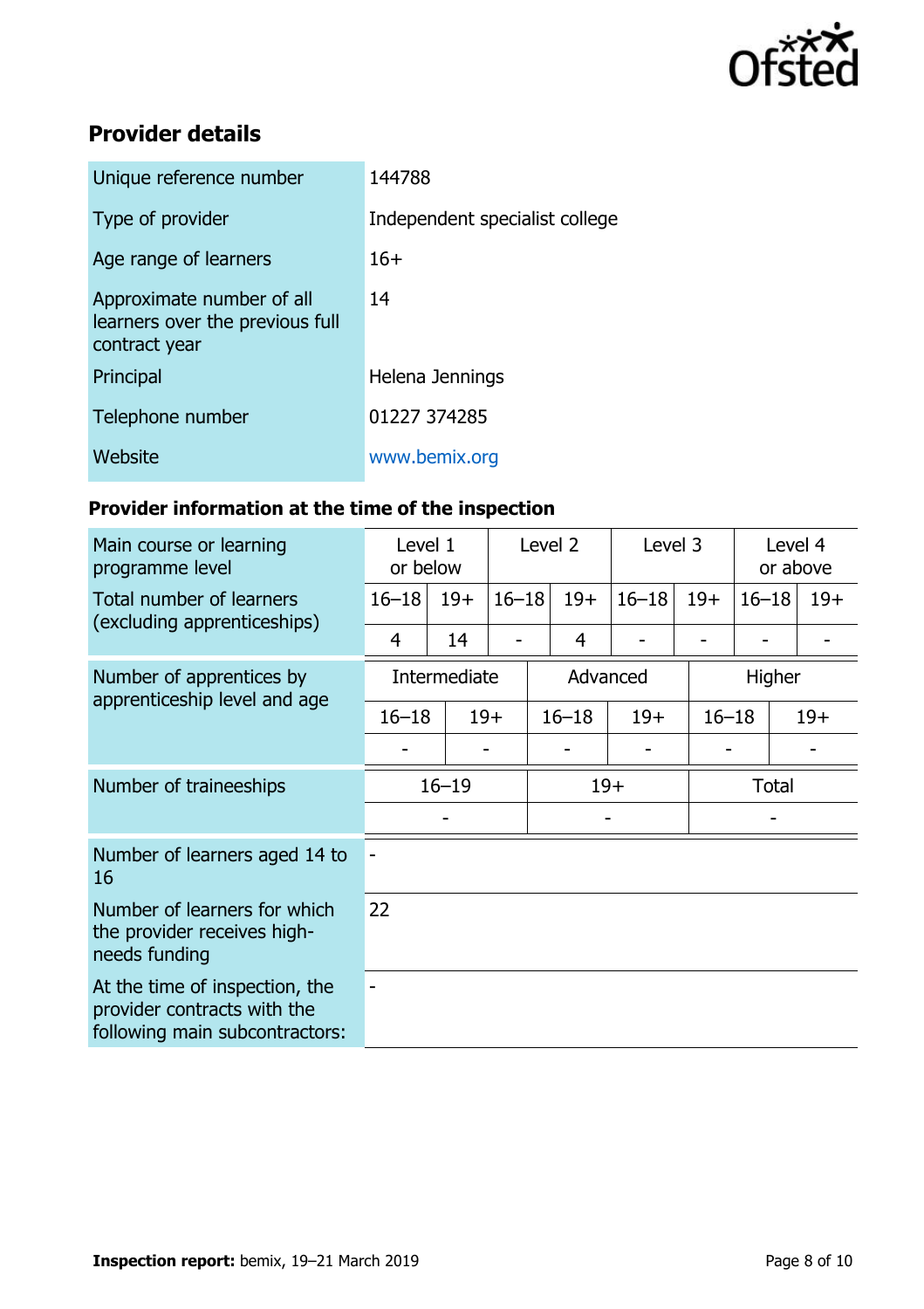

## **Information about this inspection**

The inspection team was assisted by the head of supported employment, as nominee. Inspectors took account of the provider's most recent self-assessment report and development plans. Inspectors used group and individual interviews, telephone calls and online questionnaires to gather the views of learners, staff, parents/carers and employers; these views are reflected within the report. They observed learning sessions, assessments and progress reviews. The inspection took into account all relevant provision at the provider.

#### **Inspection team**

Judy Lye-Forster, lead inspector Her Majesty's Inspector

Joyce Deere **Deere Ofsted Inspector**